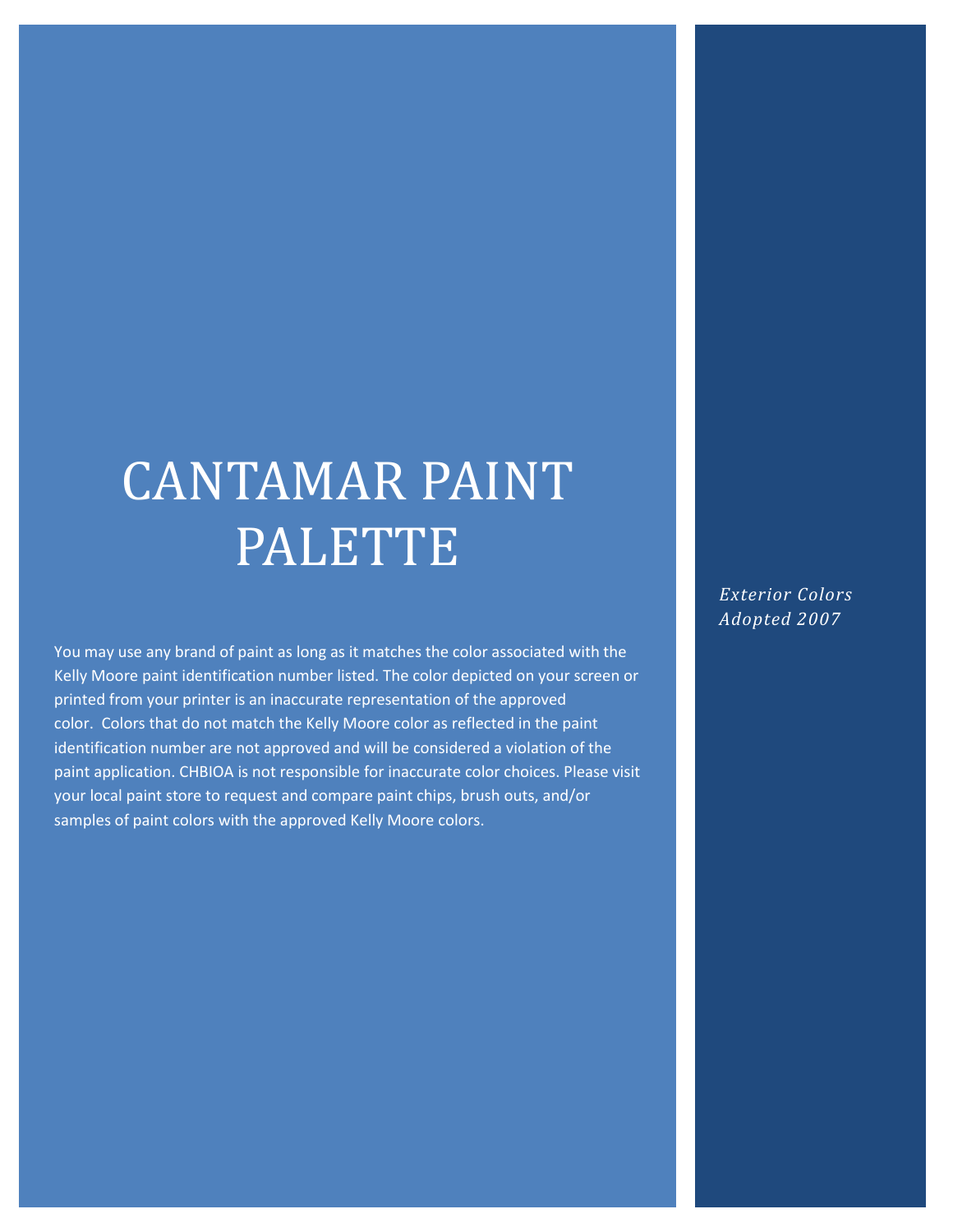# CANTAMAR HOA

#### *SCHEME 1*

| TRIM:                                                |                         |
|------------------------------------------------------|-------------------------|
|                                                      | <b>Western Acoustic</b> |
|                                                      | 20                      |
| <b>SIDING:</b>                                       |                         |
|                                                      |                         |
|                                                      |                         |
|                                                      | <b>Martini Shaker</b>   |
|                                                      | KM3925-2                |
| <b>ACCENT COLOR OPTIONS:</b><br>(pick one; optional) |                         |
|                                                      | <b>Bravado</b>          |
|                                                      | 160                     |
|                                                      |                         |
|                                                      | <b>Fortune Leaves</b>   |
|                                                      | KM3920-5                |
|                                                      |                         |
|                                                      | <b>Charcoal Shadow</b>  |
|                                                      | KM3815-3                |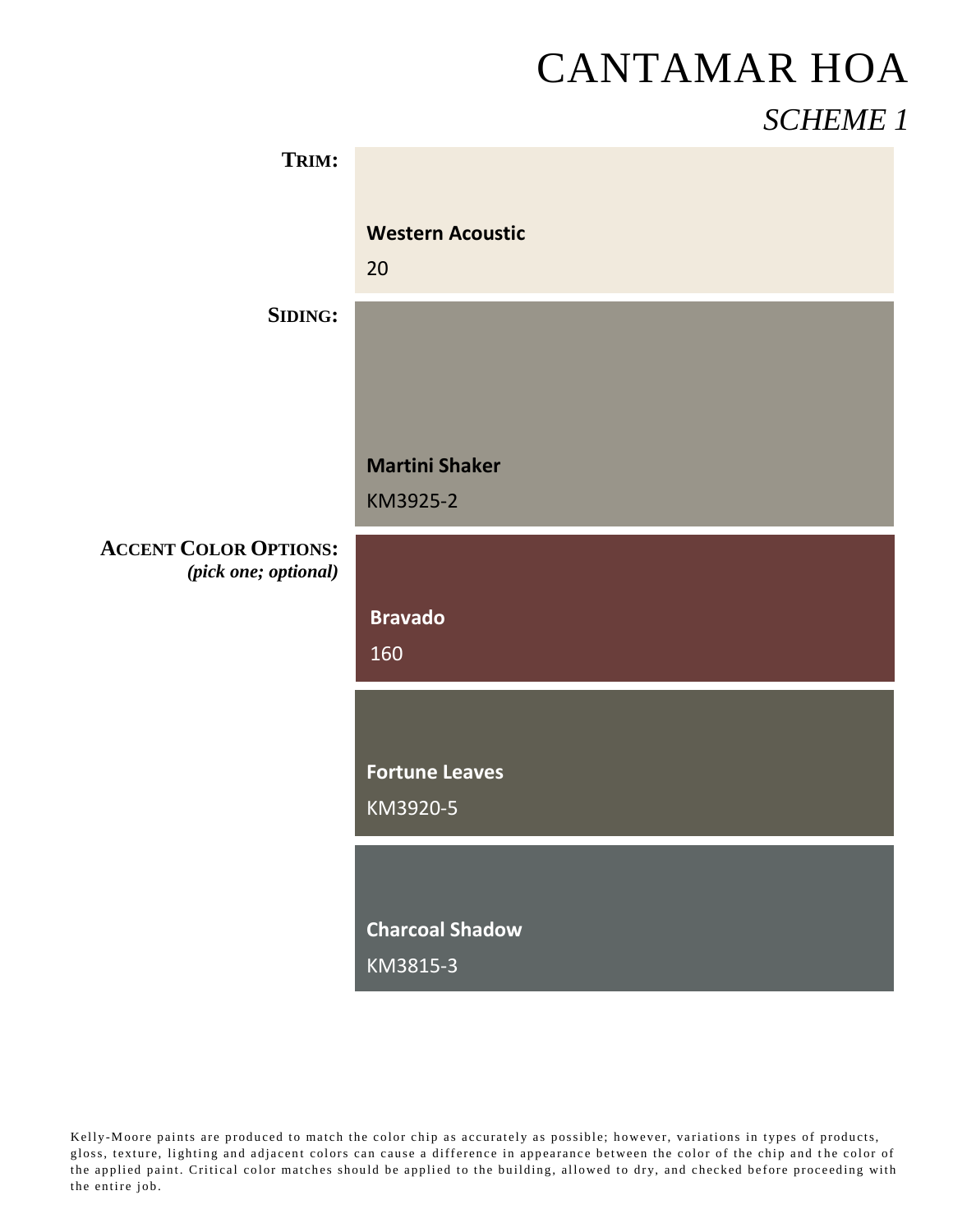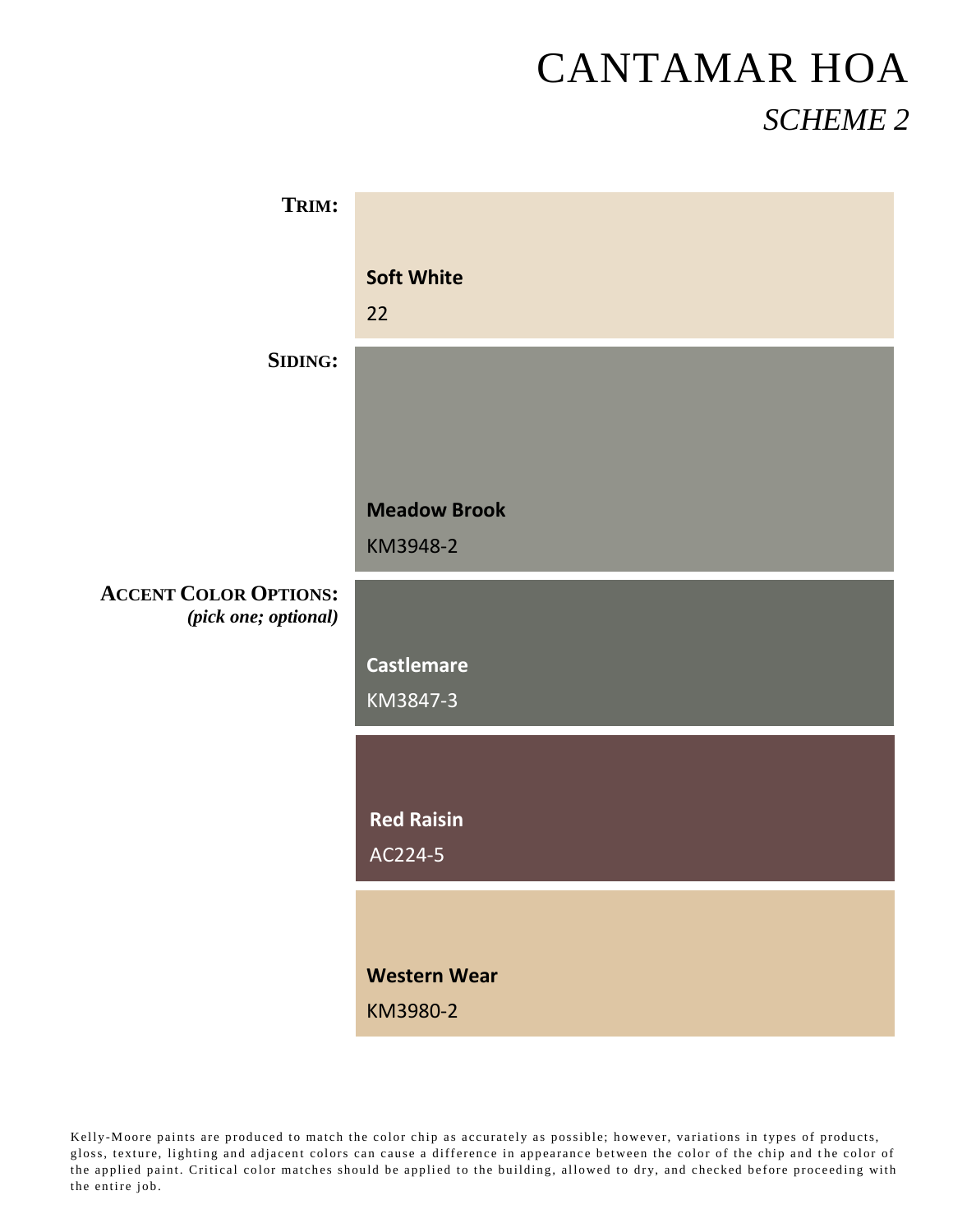| TRIM:                                                |                           |
|------------------------------------------------------|---------------------------|
|                                                      | <b>Swiss Coffee</b><br>23 |
| <b>SIDING:</b>                                       |                           |
|                                                      |                           |
|                                                      | <b>Cold Steel</b>         |
|                                                      | KM3812-2                  |
| <b>ACCENT COLOR OPTIONS:</b><br>(pick one; optional) |                           |
|                                                      | La Marina                 |
|                                                      | 157                       |
|                                                      |                           |
|                                                      | <b>Charcoal Shadow</b>    |
|                                                      | KM3815-3                  |
|                                                      |                           |
|                                                      | <b>Bravado</b>            |
|                                                      | 160                       |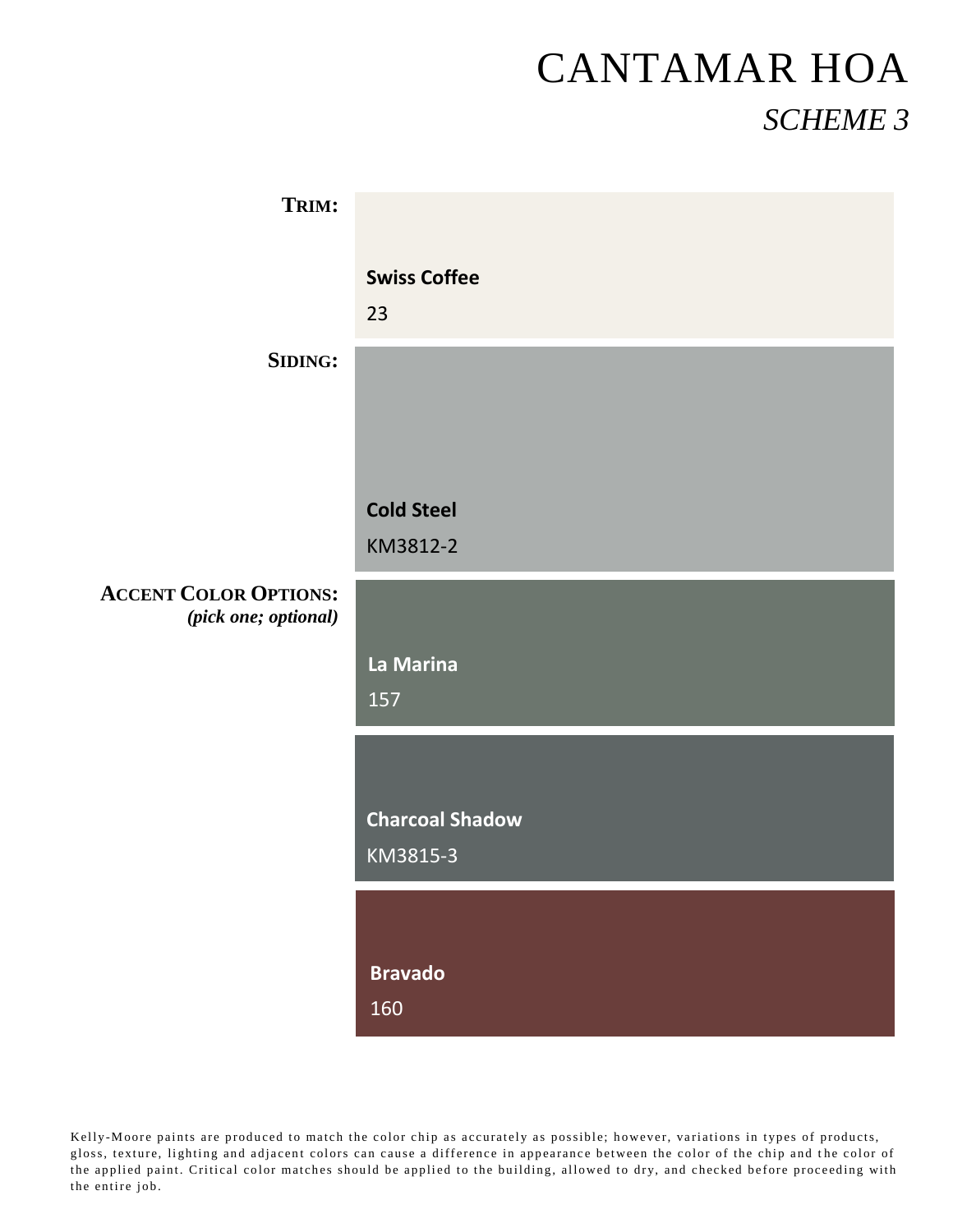## CANTAMAR HOA

#### *SCHEME 4*

| TRIM:                                                |                                   |
|------------------------------------------------------|-----------------------------------|
|                                                      | <b>Swiss Coffee</b><br>23         |
| <b>SIDING:</b>                                       |                                   |
|                                                      |                                   |
|                                                      | <b>Stepping Stone</b><br>KM4189-2 |
| <b>ACCENT COLOR OPTIONS:</b><br>(pick one; optional) |                                   |
|                                                      |                                   |
|                                                      | <b>Charcoal Shadow</b>            |
|                                                      | KM3815-3                          |
|                                                      |                                   |
|                                                      | <b>Fortune Leaves</b><br>KM3920-5 |
|                                                      |                                   |
|                                                      | <b>Bravado</b><br>160             |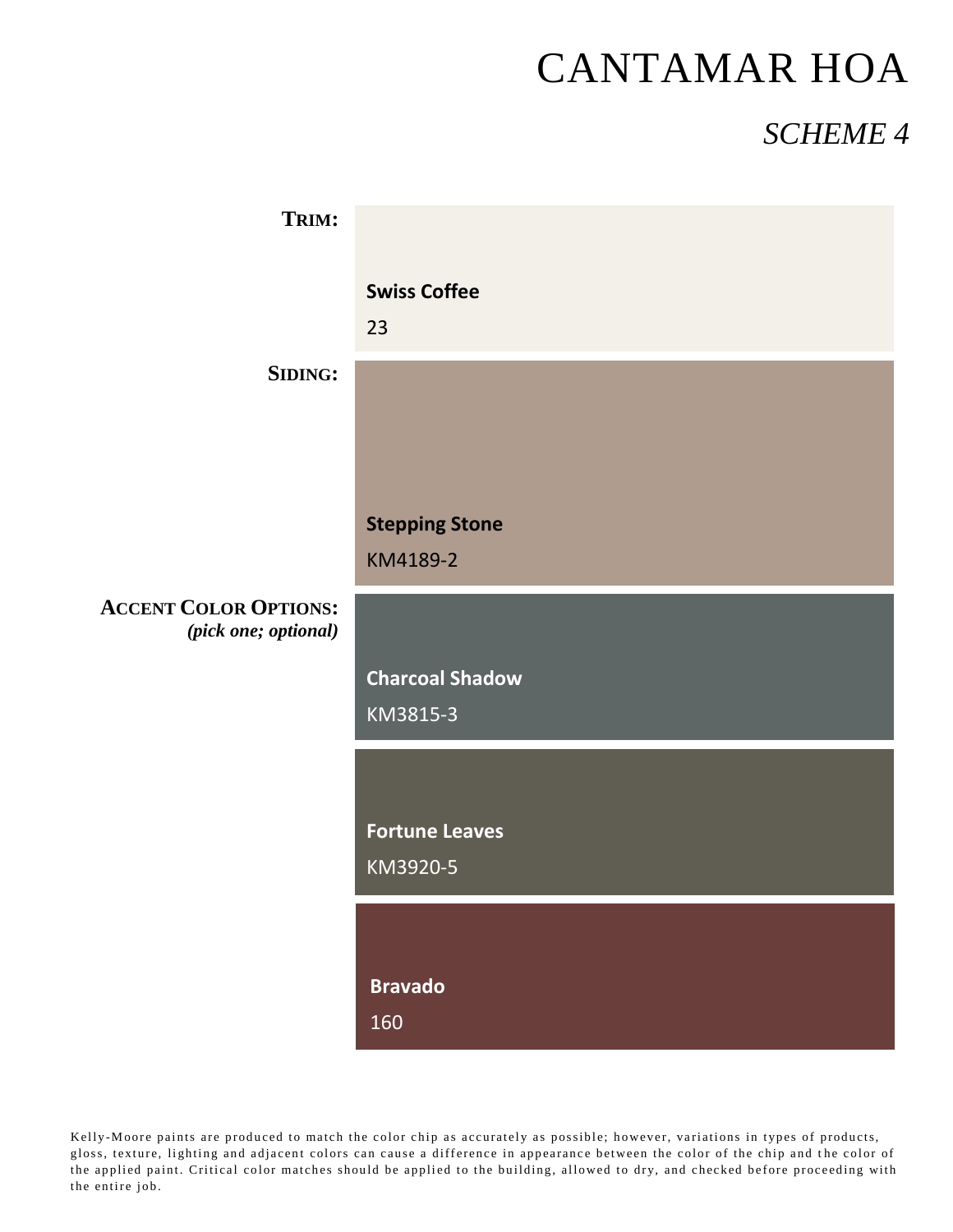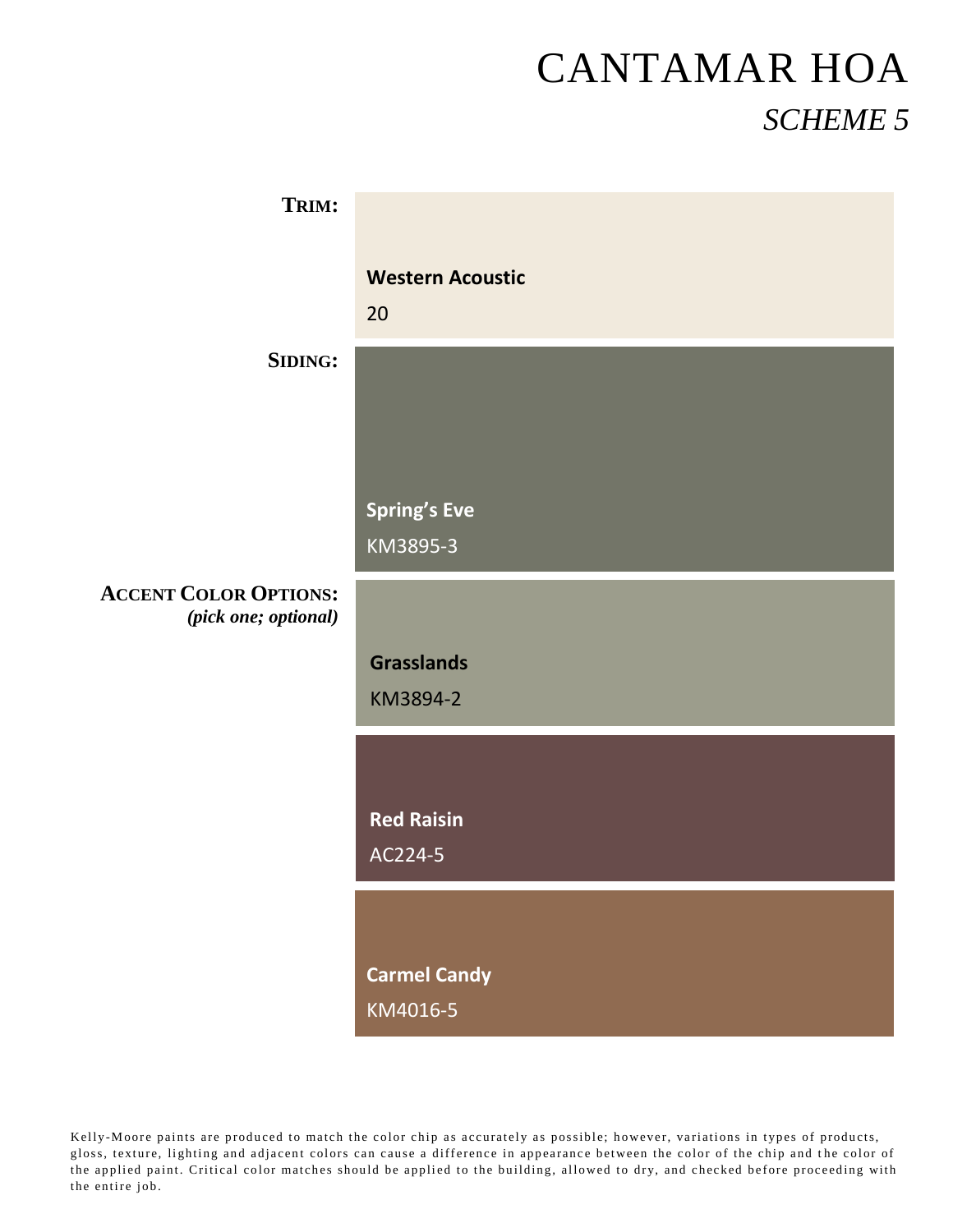| TRIM:                        |                         |
|------------------------------|-------------------------|
|                              |                         |
|                              | <b>Western Acoustic</b> |
|                              |                         |
|                              | 20                      |
| <b>SIDING:</b>               |                         |
|                              |                         |
|                              |                         |
|                              |                         |
|                              |                         |
|                              | <b>French Clay</b>      |
|                              |                         |
|                              | KM3918-2                |
| <b>ACCENT COLOR OPTIONS:</b> |                         |
| (pick one; optional)         |                         |
|                              | <b>Fortune Leaves</b>   |
|                              |                         |
|                              | KM3920-5                |
|                              |                         |
|                              |                         |
|                              |                         |
|                              | <b>Bravado</b>          |
|                              | 160                     |
|                              |                         |
|                              |                         |
|                              |                         |
|                              | <b>Western Wear</b>     |
|                              | KM3980-2                |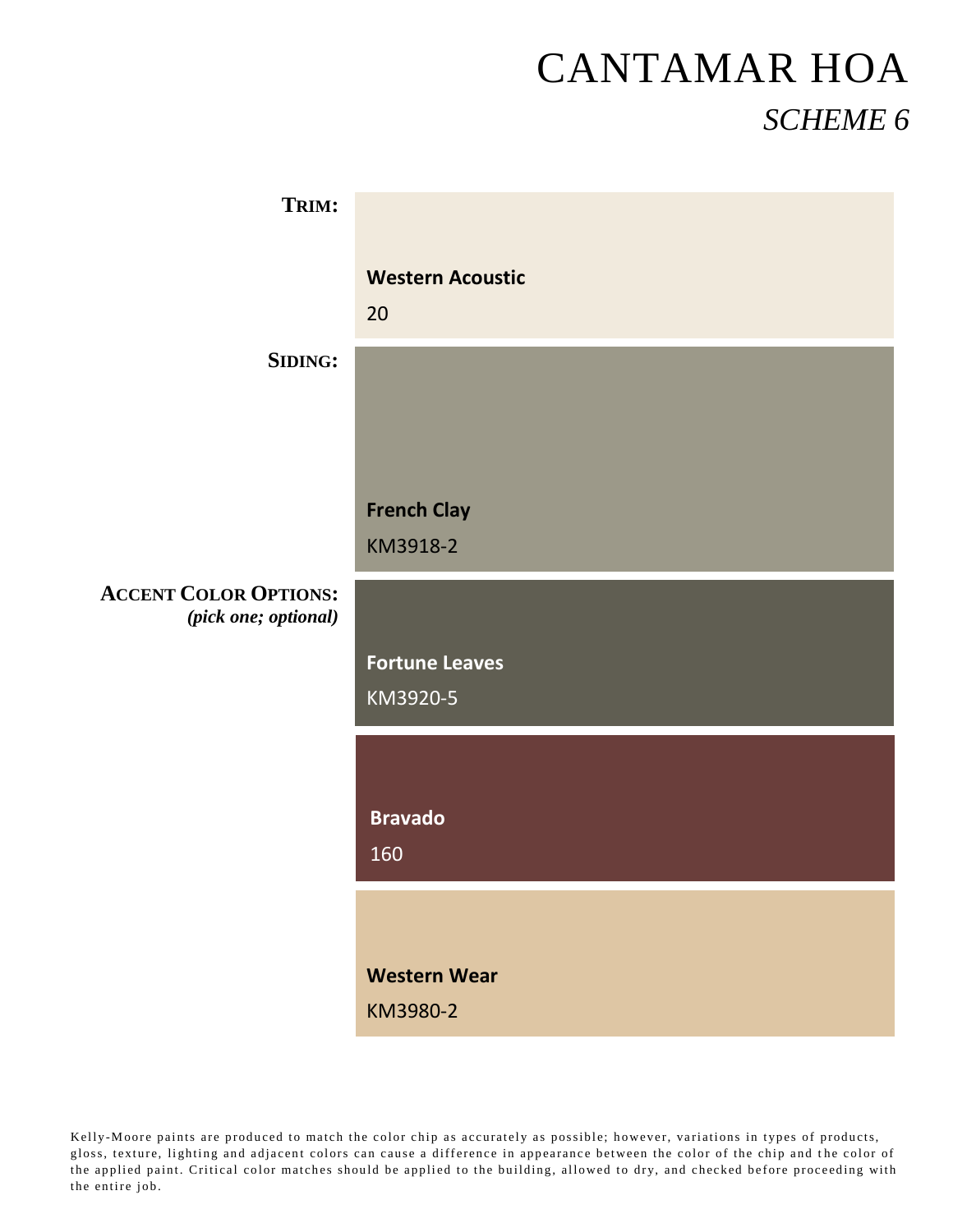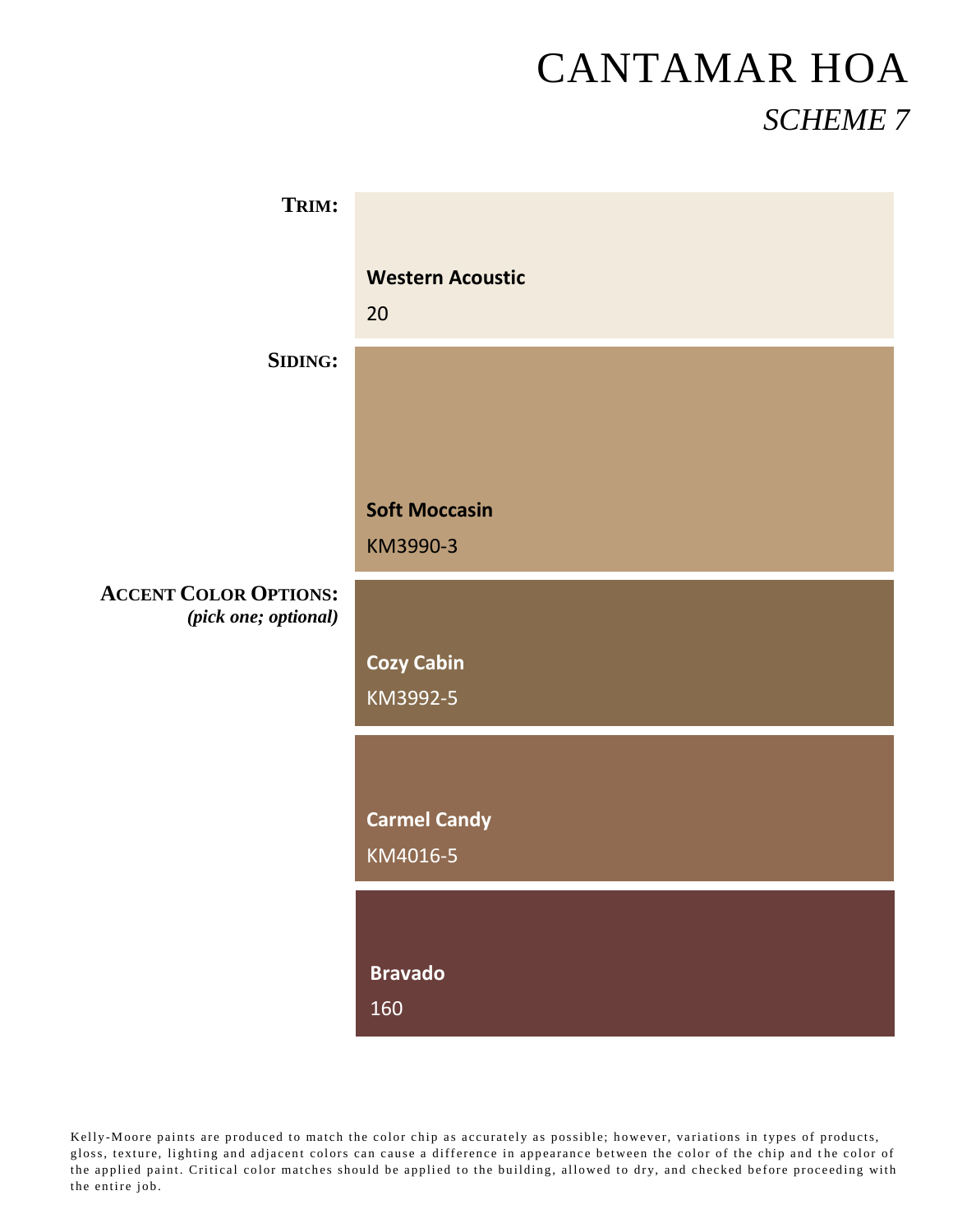| TRIM:                                                |                         |
|------------------------------------------------------|-------------------------|
|                                                      |                         |
|                                                      | <b>Western Acoustic</b> |
|                                                      | 20                      |
| <b>SIDING:</b>                                       |                         |
|                                                      |                         |
|                                                      |                         |
|                                                      | <b>Western Wear</b>     |
|                                                      | KM3980-2                |
| <b>ACCENT COLOR OPTIONS:</b><br>(pick one; optional) |                         |
|                                                      | <b>Villita</b>          |
|                                                      | 196                     |
|                                                      |                         |
|                                                      |                         |
|                                                      | <b>Grasslands</b>       |
|                                                      | KM3894-2                |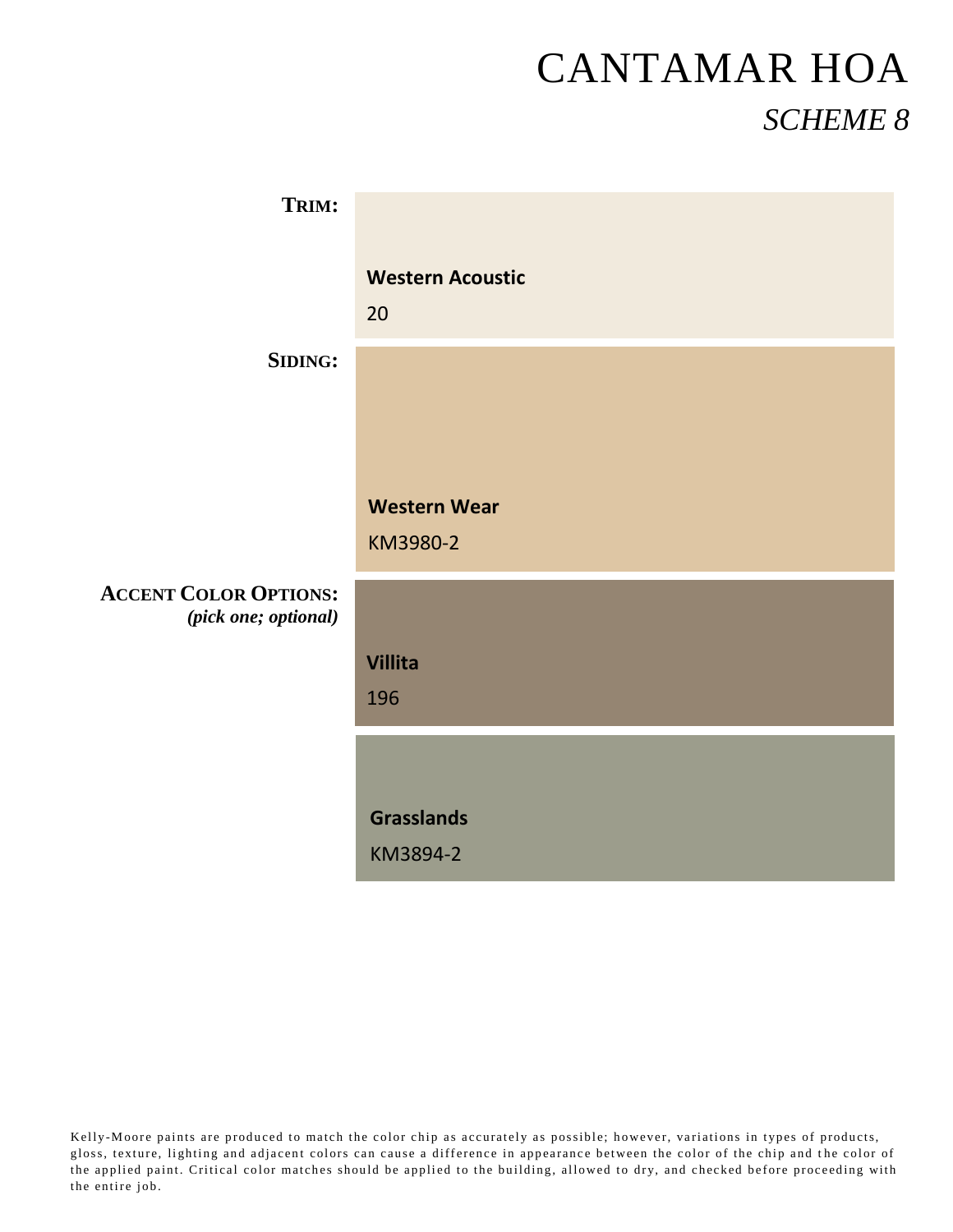| TRIM:                 |                     |
|-----------------------|---------------------|
|                       |                     |
|                       | <b>Soft White</b>   |
|                       |                     |
|                       | 22                  |
| <b>SIDING:</b>        |                     |
|                       |                     |
|                       |                     |
|                       |                     |
|                       |                     |
|                       | <b>Cushy Suede</b>  |
|                       |                     |
|                       | KM4022-2            |
| <b>COLOR OPTIONS:</b> |                     |
| (pick one; optional)  |                     |
|                       |                     |
|                       | <b>Red Raisin</b>   |
|                       | AC224-5             |
|                       |                     |
|                       |                     |
|                       |                     |
|                       | <b>Carmel Candy</b> |
|                       | KM4016-5            |
|                       |                     |
|                       |                     |
|                       |                     |
|                       | La Marina           |
|                       | 157                 |
|                       |                     |

 $ACCENT$